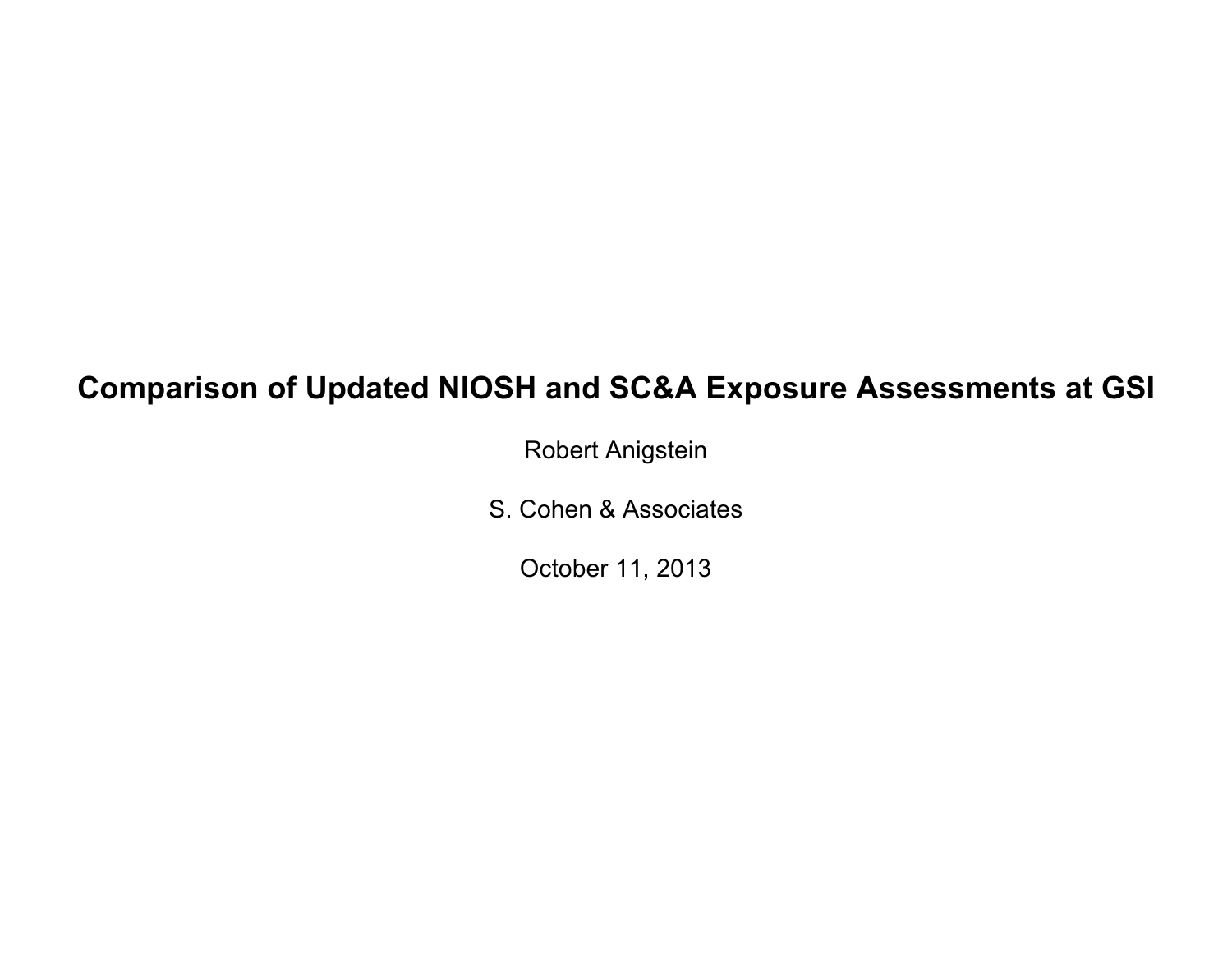### **PERIODS OF SITE OPERATIONS, DIVIDED ACCORDING TO LIMITING EXPOSURE SCENARIOS**

- October 1, 1952: Start of covered operations under EEOICPA
	- $\circ$  Two 500-mCi<sup>226</sup>Ra sources used for radiography, in addition to 24-MeV betatron ("Old Betatron")
- May 21, 1962: GSI acquires two  ${}^{60}$ Co sources (260 and 280 mCi) to replace  ${}^{226}$ Ra
- October 1, 1963: Assumed date "New Betatron" began operation at Commonwealth foundry in Granite City; Old Betatron upgraded to 25 MeV
- June 30, 1966: End date of last MCW purchase order—beginning of residual period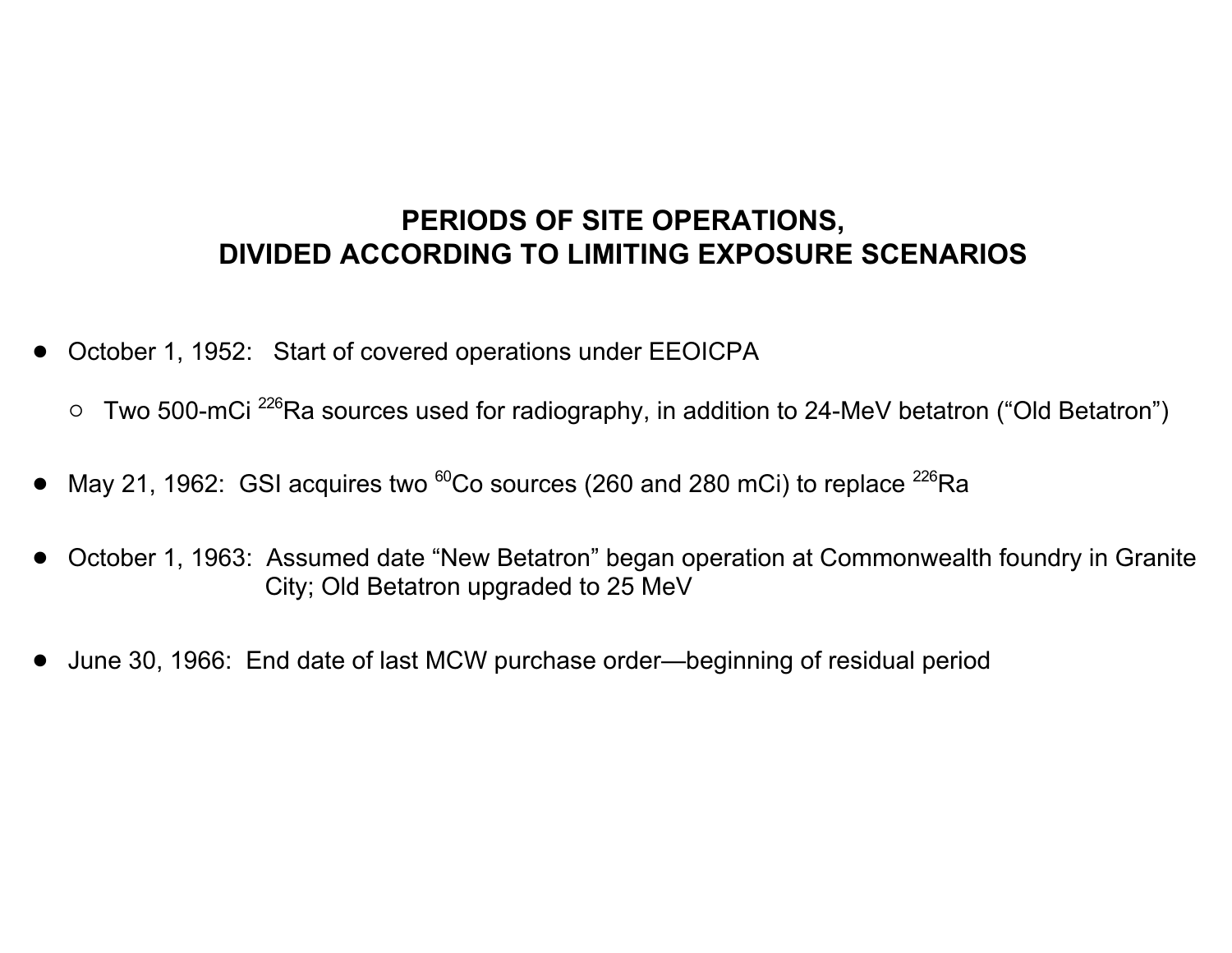#### **BOUNDING SOURCES OF EXTERNAL RADIATION EXPOSURE AT GSI (Entire period of AEC operations, unless otherwise noted)**

- Exposure to sealed radiography sources
	- $\circ$  <sup>226</sup>Ra—2 sources, 500 mCi ea: October 1, 1952 to May 21, 1962
- Exposure to direct penetrating radiation (photons + neutrons) from betatron operations
	- o Stray radiation during betatron operation
	- o Delayed radiation from activated metals
- Exposure of skin to non-penetrating (beta) radiation
	- o Natural uranium and photoactivated uranium isotopes
	- o Activated steel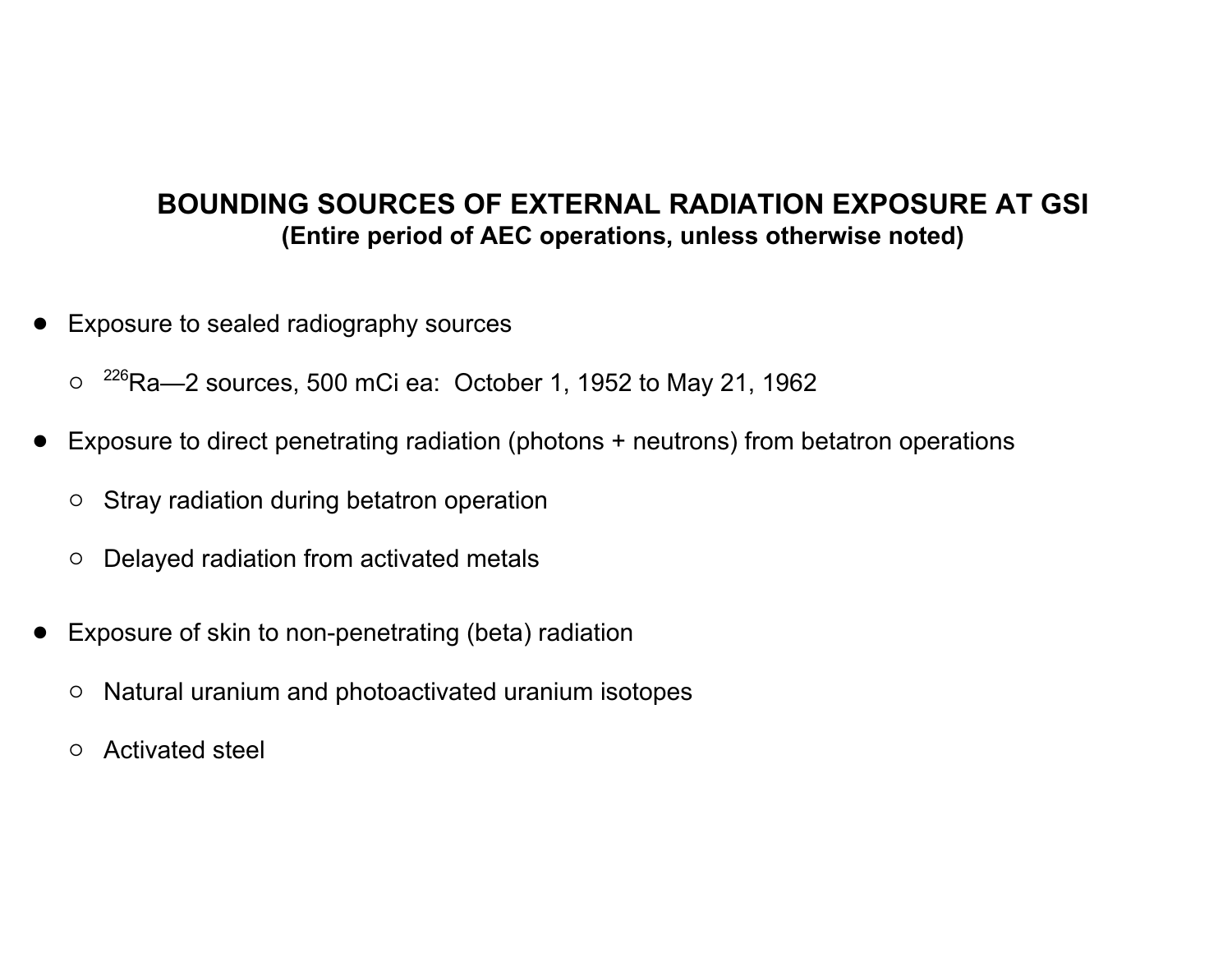### **BOUNDING EXTERNAL EXPOSURES OF NONADMINISTRATIVE PERSONNEL (OPERATIONAL PERIOD)**

#### **Radium Era: Exposure to Penetrating (Photon) Radiation**

|                              | Dose/exposure                                                   | Years |      |  |
|------------------------------|-----------------------------------------------------------------|-------|------|--|
| <b>Bounding scenario</b>     | <b>SC&amp;A &amp; NIOSH</b><br><b>NIOSH</b>                     |       | SC&A |  |
| Radiographer<br>using Ra-226 | 6.279-9.69-15 rem <sup>*</sup> 1952-1957 1952-1960 <sup>†</sup> |       |      |  |
|                              | 6.279-9.69-12 rem <sup>*</sup> 1958-1963 1961-1962 <sup>†</sup> |       |      |  |

\* Triangular distribution–as per W-G meeting 2/21/2013

† Revised dates, based on date of revised AEC rule

## **New Betatron Building in Operation**

| Bounding scenario | Years     |              | Photon exposure |             | Neutron dose (rem) |              |
|-------------------|-----------|--------------|-----------------|-------------|--------------------|--------------|
| Layout man        | SC&A      | <b>NIOSH</b> | SC&A(R)         | NIOSH (rem) | SC&A               | <b>NIOSH</b> |
|                   | 1963-1966 | 1964-1966    | 9.20            | 4.483       | 0.46               | 0.148        |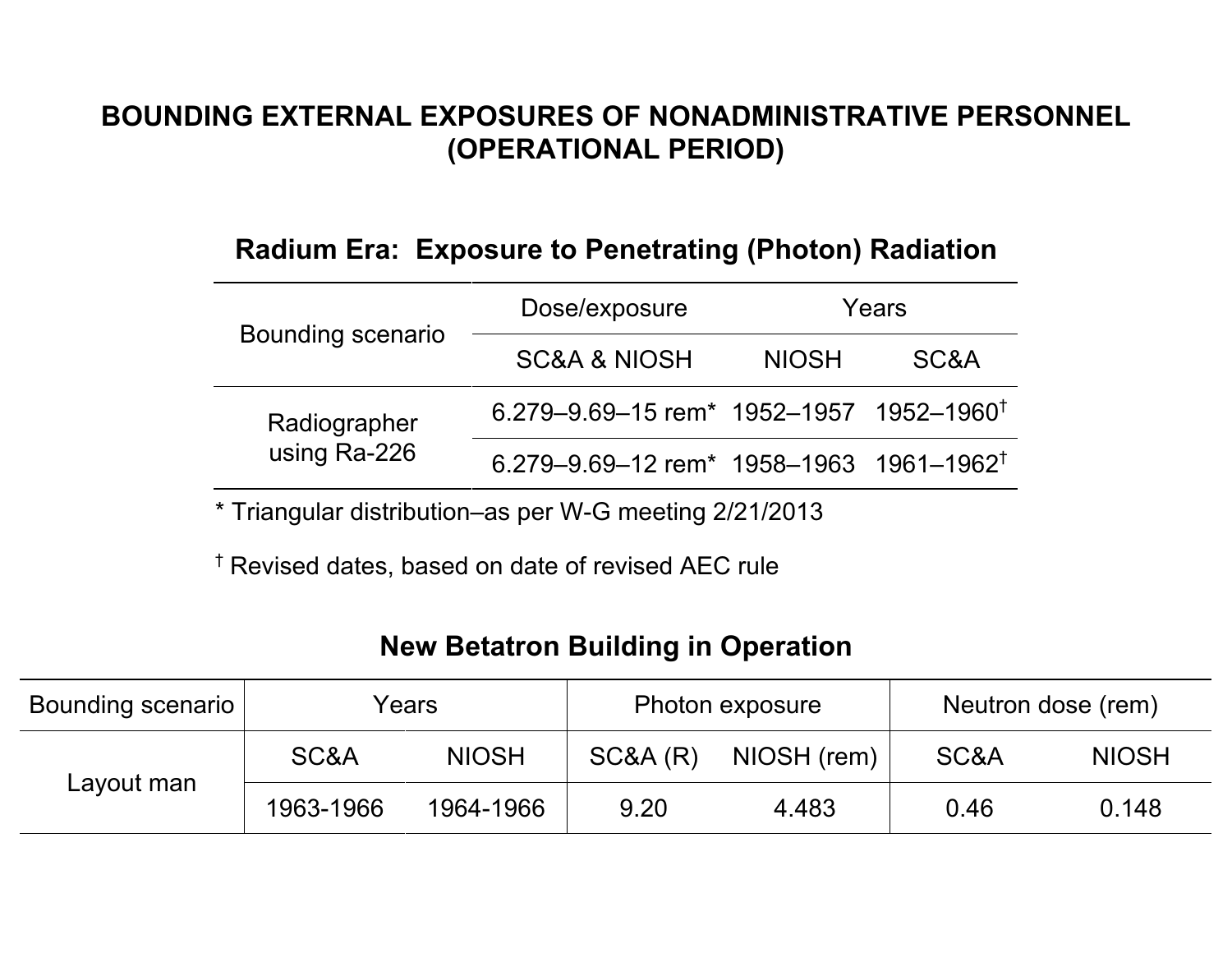#### **Basis for Disagreement Between SC&A and NIOSH: External Photon Exposure of Layout Man During New Betatron Era**

- NIOSH used 15 betatron scenarios
- $\circ$  45<sup>o</sup> angle to axis not consistent with industrial radiography
- o Arbitrary selection of betatron positions and orientations
- $\circ$  Normalized to 10 mR/week at film-badge storage rack
	- Shielding by outer wall of control room understated due to assumed low density of concrete blocks
	- No shielding by interior walls or equipment
	- Landauer zeroed control badge (No. 000)—doses reported only if
		- o >50 mrem *or*
		- $\circ$  >  $\frac{1}{2}$  of worker badges
	- No information on Badge No. 1: "BETATRON CTL"—may have been in Old Betatron Building (location of supervisor's office)
- $\circ$  Location of layout man on RR track unrealistic and not claimant favorable
- SC&A scenario leads to reasonable upper-bound exposures
- NIOSH included heavy steel door (0.85 in)
	- o Workers described ribbon door, made of thin sheet metal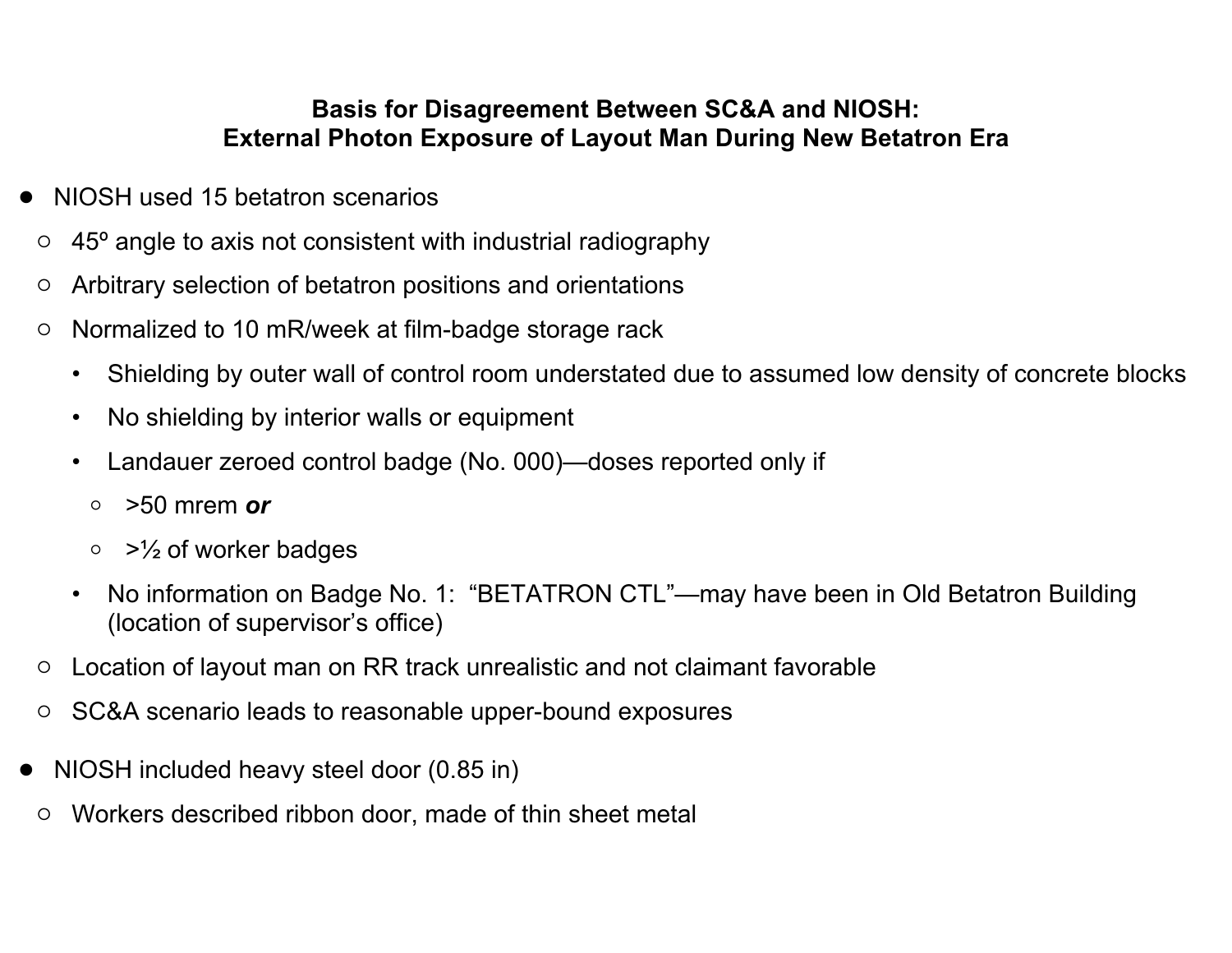

## SC&A Model of Exposure Geometry of Layout Man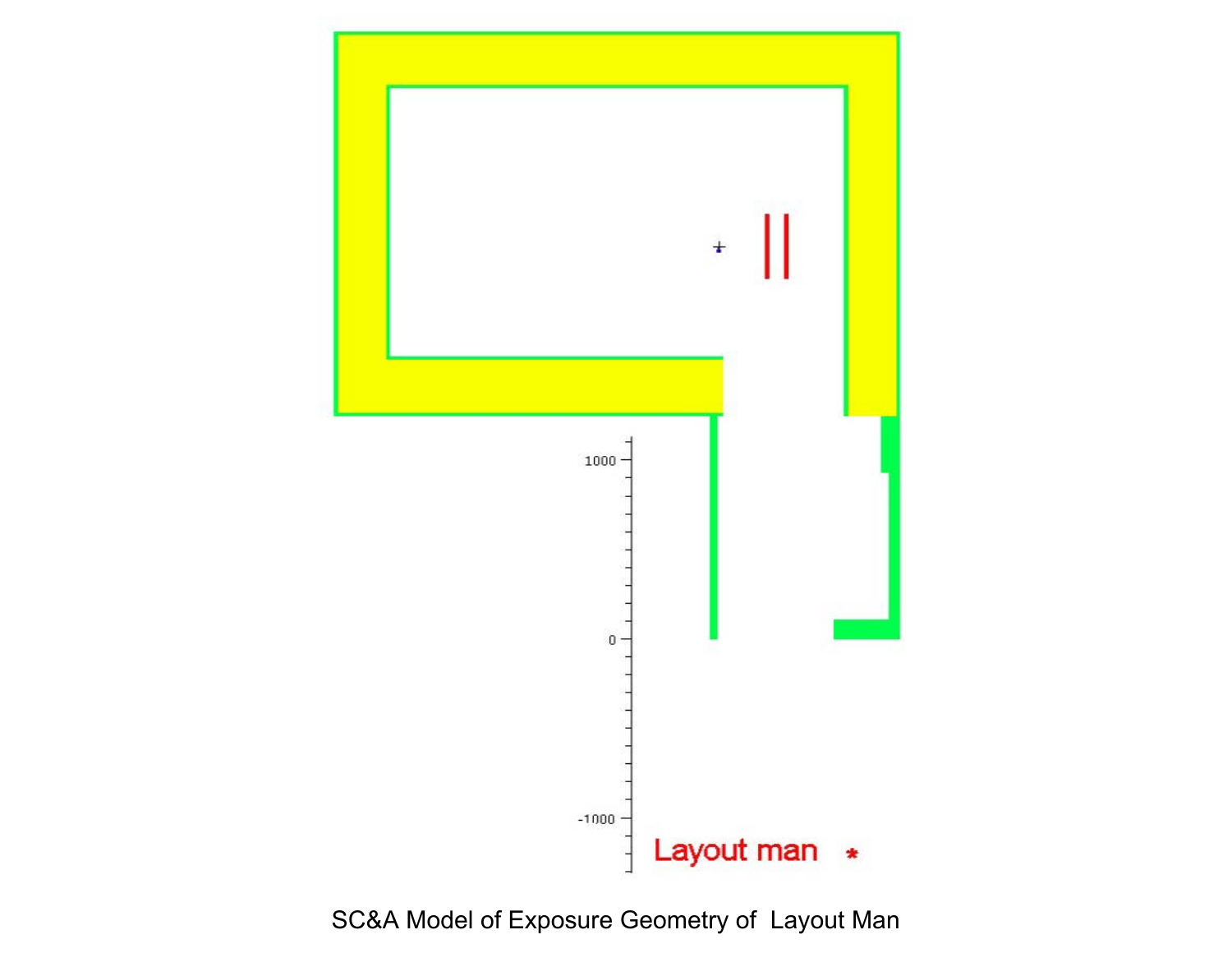## **BOUNDING SCENARIOS FOR NEUTRON AND BETA EXPOSURES**

|                         | Neutron dose (rem/y)     | $\beta$ dose to skin—betatron operator (rads/y) |                   |                    |            |                           |
|-------------------------|--------------------------|-------------------------------------------------|-------------------|--------------------|------------|---------------------------|
| Year                    | SC&A                     | <b>NIOSH</b>                                    | Hands & forearms  |                    | Other skin |                           |
|                         | <b>Betatron operator</b> | Layout man                                      | SC&A <sup>a</sup> | NIOSH <sup>b</sup> | $SC&A^a$   | <b>NIOSH</b> <sup>b</sup> |
| 1952 <sup>c</sup> -1957 | 0.48                     |                                                 | 33.4              | 28.5               | 6.3        | 3.90                      |
| 1958                    | 0.48                     |                                                 | 32.1              | 28.5               | 6.2        | 3.90                      |
| 1959-1960               | 0.48                     |                                                 | 30.9              | 28.5               | 6.2        | 3.90                      |
| 1961                    | 0.48                     | 0.148                                           | 34.2              | 32.0               | 6.3        | 4.07                      |
| 1962                    | 0.48                     |                                                 | 27.2              | 24.5               | 6.0        | 3.71                      |
| 1963                    | 0.47                     |                                                 | 13.9              | 9.9                | 5.6        | 3.00                      |
| 1964                    | 0.46                     |                                                 | 10.7              | 6.4                | 5.4        | 2.84                      |
| 1965                    | 0.46                     |                                                 | 10.2              | 5.9                | 5.4        | 2.81                      |
| $1966$ <sup>d</sup>     | 0.23                     | 0.072                                           | 4.8               | 2.7                | 2.7        | 1.39                      |

<sup>a</sup> From SC&A White Paper: March 12, 2012

<sup>b</sup> From Dave Allen's White Paper: October 10, 2013

 $\textdegree$  Covered period began October 1, 1952

<sup>d</sup> Doses prorated to first 6 months